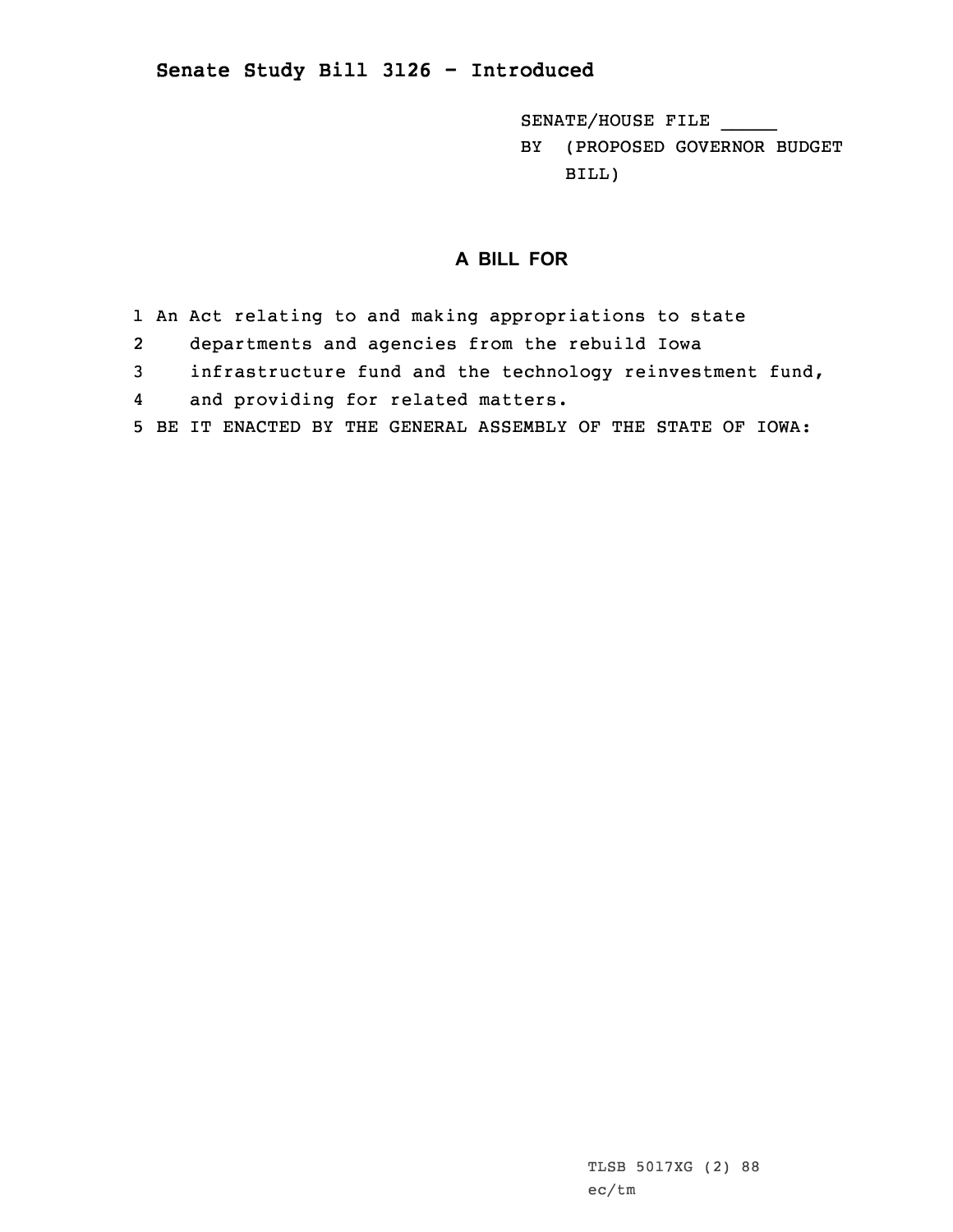1 DIVISION I 2 REBUILD IOWA INFRASTRUCTURE FUND Section 1. REBUILD IOWA INFRASTRUCTURE FUND —— APPROPRIATIONS. There is appropriated from the rebuild Iowa infrastructure fund to the following departments and agencies for the following fiscal years, the following amounts, or so much thereof as is necessary, to be used for the purposes designated: 1. DEPARTMENT OF ADMINISTRATIVE SERVICES FY 2020-2021: 11 For security cameras on the state capitol complex: .................................................. \$ 250,000 2. DEPARTMENT OF AGRICULTURE AND LAND STEWARDSHIP 14 a. (1) For deposit in the water quality initiative fund created in [section](https://www.legis.iowa.gov/docs/code/2020/466B.45.pdf) 466B.45 for purposes of supporting the water quality initiative administered by the division of soil conservation and water quality as provided in section [466B.42](https://www.legis.iowa.gov/docs/code/2020/466B.42.pdf), including salaries, support, maintenance, and miscellaneous purposes, notwithstanding section 8.57, [subsection](https://www.legis.iowa.gov/docs/code/2020/8.57.pdf) 5, paragraph 20 "c": 21 FY 2020-2021: .................................................. \$ 2,600,000 (2) (a) The moneys appropriated in this lettered paragraph shall be used to support demonstration projects in subwatersheds as designated by the department that are part of high-priority watersheds identified by the water resources coordinating council. (b) The moneys appropriated in this lettered paragraph shall be used to support demonstration projects in watersheds generally, including regional watersheds, as designated by the division and high-priority watersheds identified by the water resources coordinating council. (3) In supporting projects in watersheds and subwatersheds as provided in subparagraph (2), subparagraph divisions (a) and

-1-

35 (b), all of the following shall apply:

LSB 5017XG (2) 88  $ec/tm$   $1/13$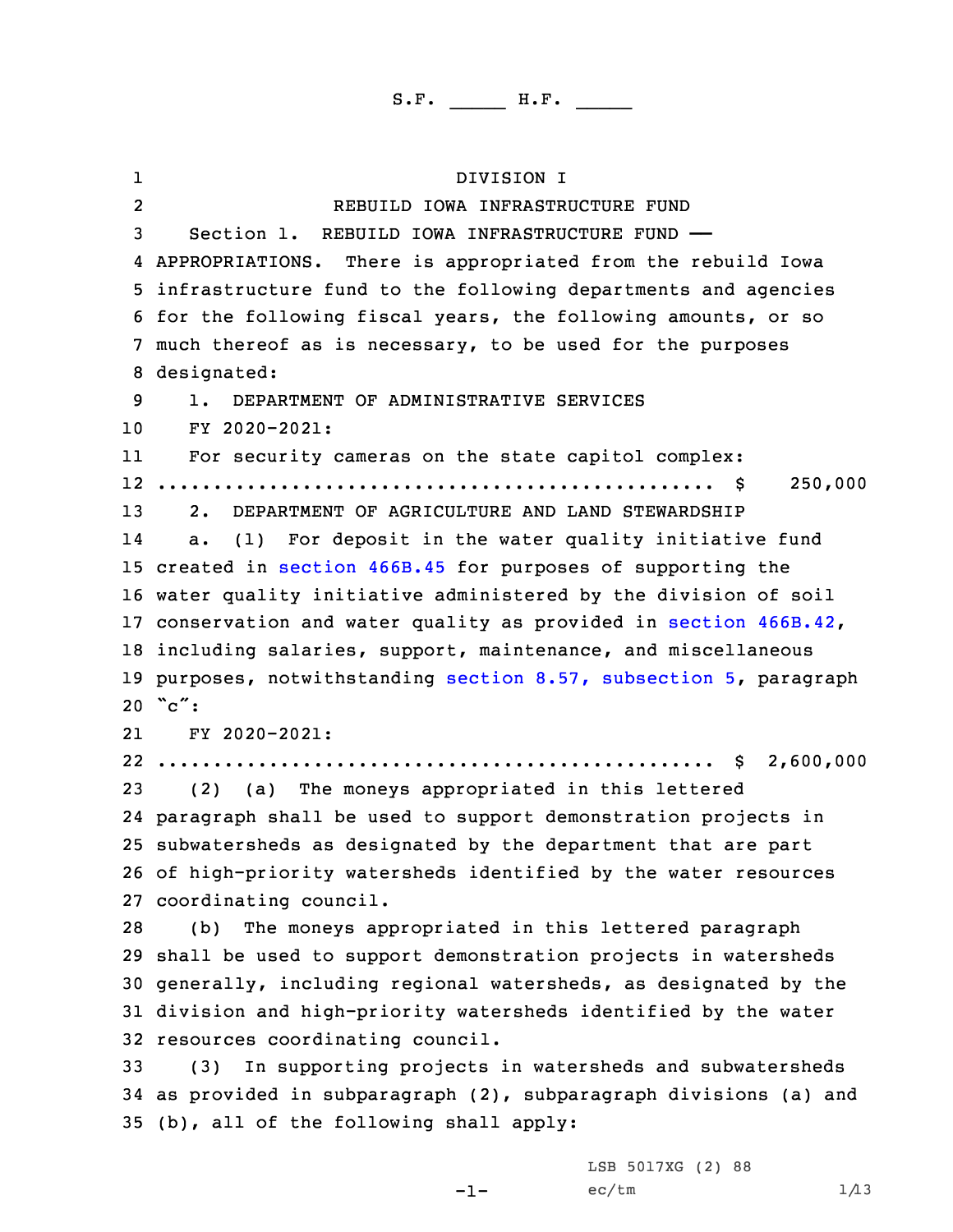1 (a) The demonstration projects shall utilize water quality practices as described in the latest revision of the document entitled "Iowa Nutrient Reduction Strategy" initially presented in November 2012 by the department of agriculture and land stewardship, the department of natural resources, and Iowa state university of science and technology.

 (b) The division shall implement demonstration projects as provided in subparagraph division (a) by providing for participation by persons who hold <sup>a</sup> legal interest in agricultural land used in farming. To every extent practical, the division shall provide for collaborative participation by such persons who hold <sup>a</sup> legal interest in agricultural land located within the same subwatershed.

14 (c) The division shall implement demonstration projects on <sup>a</sup> cost-share basis as determined by the division. Except for edge-of-field practices, the state's share of the amount shall not exceed 50 percent of the estimated cost of establishing the practice as determined by the division or 50 percent of the actual cost of establishing the practice, whichever is less.

 (d) The demonstration projects shall be used to educate other persons about the feasibility and value of establishing similar water quality practices. The division shall promote field day events for purposes of allowing interested persons to establish water quality practices on their agricultural land. (e) The division shall conduct water quality evaluations within supported subwatersheds. Within <sup>a</sup> reasonable period after accumulating information from such evaluations, the division shall create an aggregated database of water quality practices. Any information identifying <sup>a</sup> person holding <sup>a</sup> legal interest in agricultural land or specific agricultural land shall be <sup>a</sup> confidential record.

 (4) The moneys appropriated in this lettered paragraph shall be used to support education and outreach in <sup>a</sup> manner that encourages persons who hold <sup>a</sup> legal interest in agricultural land used for farming to implement water quality

 $-2-$ 

LSB 5017XG (2) 88  $ec/tm$  2/13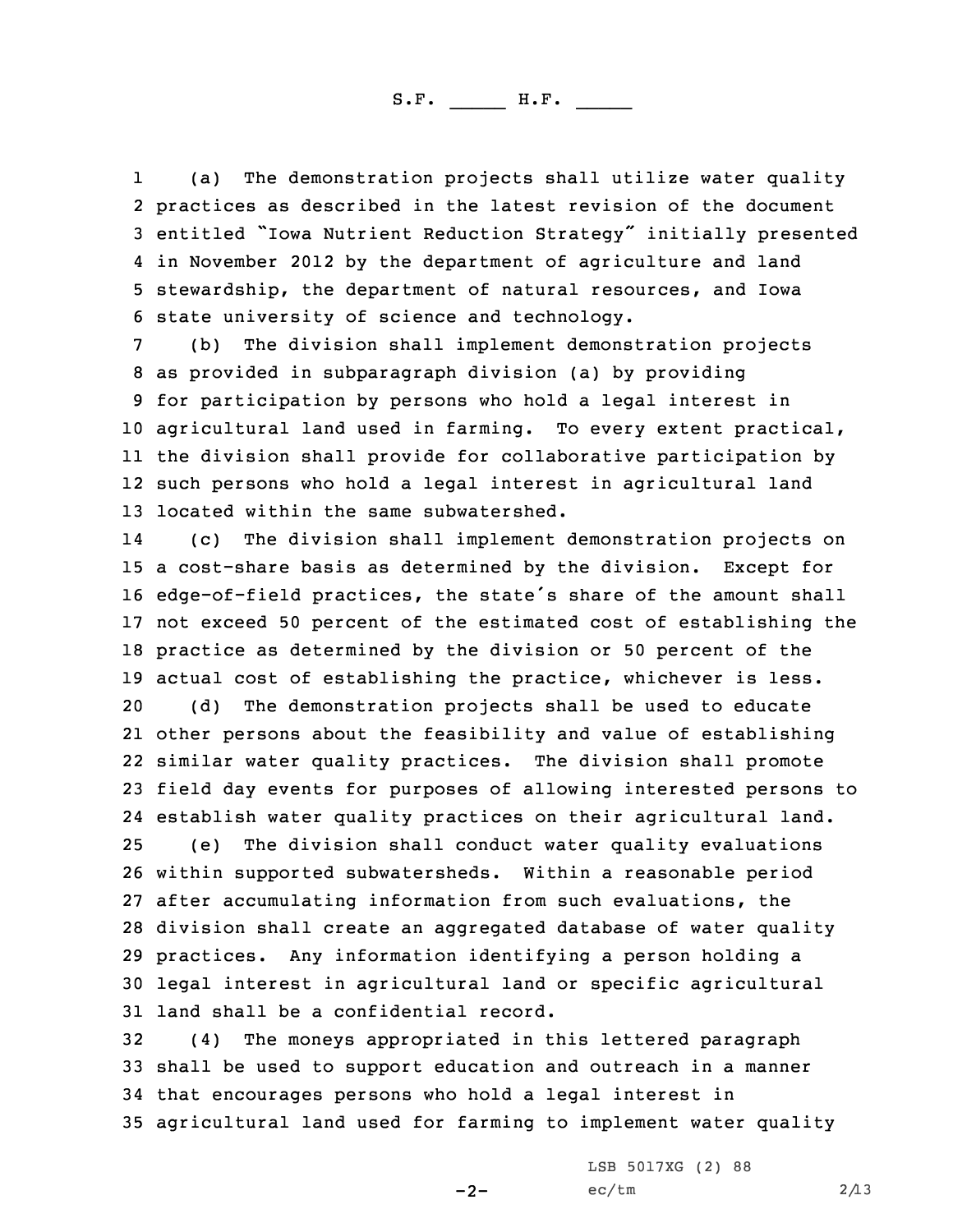1 practices, including the establishment of such practices in 2 watersheds generally, and not limited to subwatersheds or 3 high-priority watersheds.

4 (5) The moneys appropriated in this lettered paragraph 5 may be used to contract with persons to coordinate the 6 implementation of efforts provided in this paragraph.

 (6) The moneys appropriated in this lettered paragraph may be used by the department to support urban soil and water conservation efforts, which may include but are not limited to management practices related to bioretention, landscaping, the use of permeable or pervious pavement, and soil quality restoration. The moneys shall be allocated on <sup>a</sup> cost-share basis as provided in [chapter](https://www.legis.iowa.gov/docs/code/2020/161A.pdf) 161A.

14 (7) Notwithstanding any other provision of law to the 15 contrary, the department may use moneys appropriated in 16 this lettered paragraph to carry out the provisions of this 17 paragraph on <sup>a</sup> cost-share basis in combination with other 18 moneys available to the department from <sup>a</sup> state or federal 19 source.

 (8) Not more than 10 percent of the moneys appropriated in this lettered paragraph may be used for costs of administration and implementation of the water quality initiative administered by the soil conservation division.

24 b. For deposit in the renewable fuels infrastructure fund 25 created in [section](https://www.legis.iowa.gov/docs/code/2020/159A.16.pdf) 159A.16 for renewable fuel infrastructure 26 programs:

27 FY 2020-2021:

 .................................................. \$ 5,000,000 3. DEPARTMENT OF CORRECTIONS For the remodel and expansion of the kitchen and visitation areas at the Clarinda treatment complex: FY 2020-2021: .................................................. \$ 4,000,000 FY 2021-2022: .................................................. \$ 5,985,941 LSB 5017XG (2) 88

```
-3-
```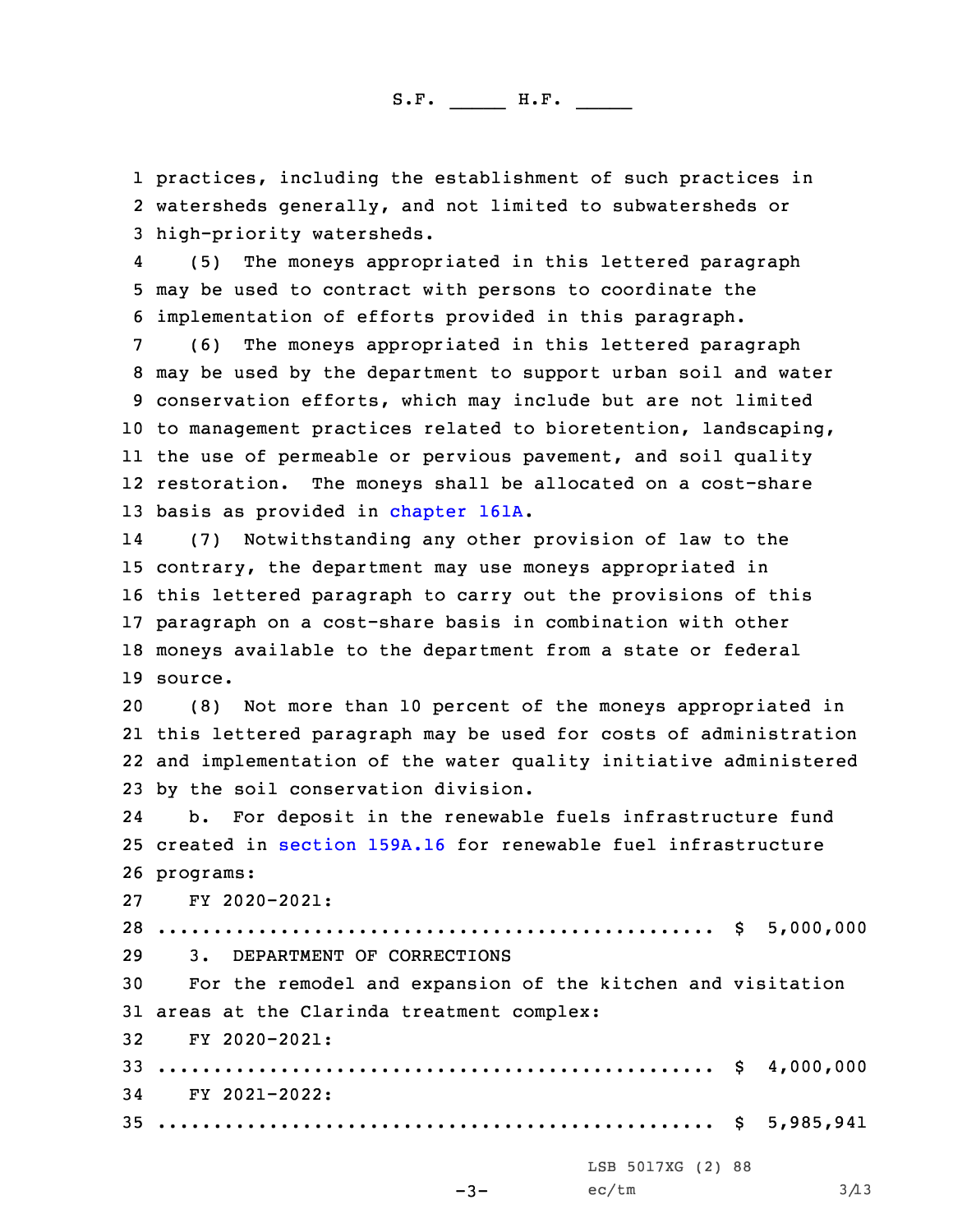1 4. DEPARTMENT OF CULTURAL AFFAIRS 2 a. For deposit in the Iowa great places program fund created in section 303.3D for Iowa great places program projects that meet the definition of "vertical infrastructure" in section 8.57, subsection 5, paragraph "c": FY 2020-2021: .................................................. \$ 1,000,000 b. For grants to nonprofit organizations committed to strengthening communities through youth development, healthy living, and social responsibility for costs associated with the renovation and maintenance of facility infrastructure at facilities located in cities with <sup>a</sup> population of less than 28,000 as determined by the 2010 federal decennial census: 14 FY 2020-2021: .................................................. \$ 250,000 5. ECONOMIC DEVELOPMENT AUTHORITY a. For deposit in the community attraction and tourism fund created in section 15F.204: FY 2020-2021: .................................................. \$ 5,000,000 21 b. For equal distribution to regional sports authority districts certified by the department pursuant to section 15E.321, notwithstanding section 8.57, subsection 5, paragraph 24 "c": FY 2020-2021: .................................................. \$ 500,000 c. For connection of communities to the Lewis and Clark regional water system: FY 2020-2021: .................................................. \$ 1,750,000 FY 2021-2022: .................................................. \$ 1,750,000 The authority shall establish <sup>a</sup> plan for the repayment of moneys appropriated pursuant to this paragraph once federal moneys for the project have been received. The authority shall

LSB 5017XG (2) 88

 $-4-$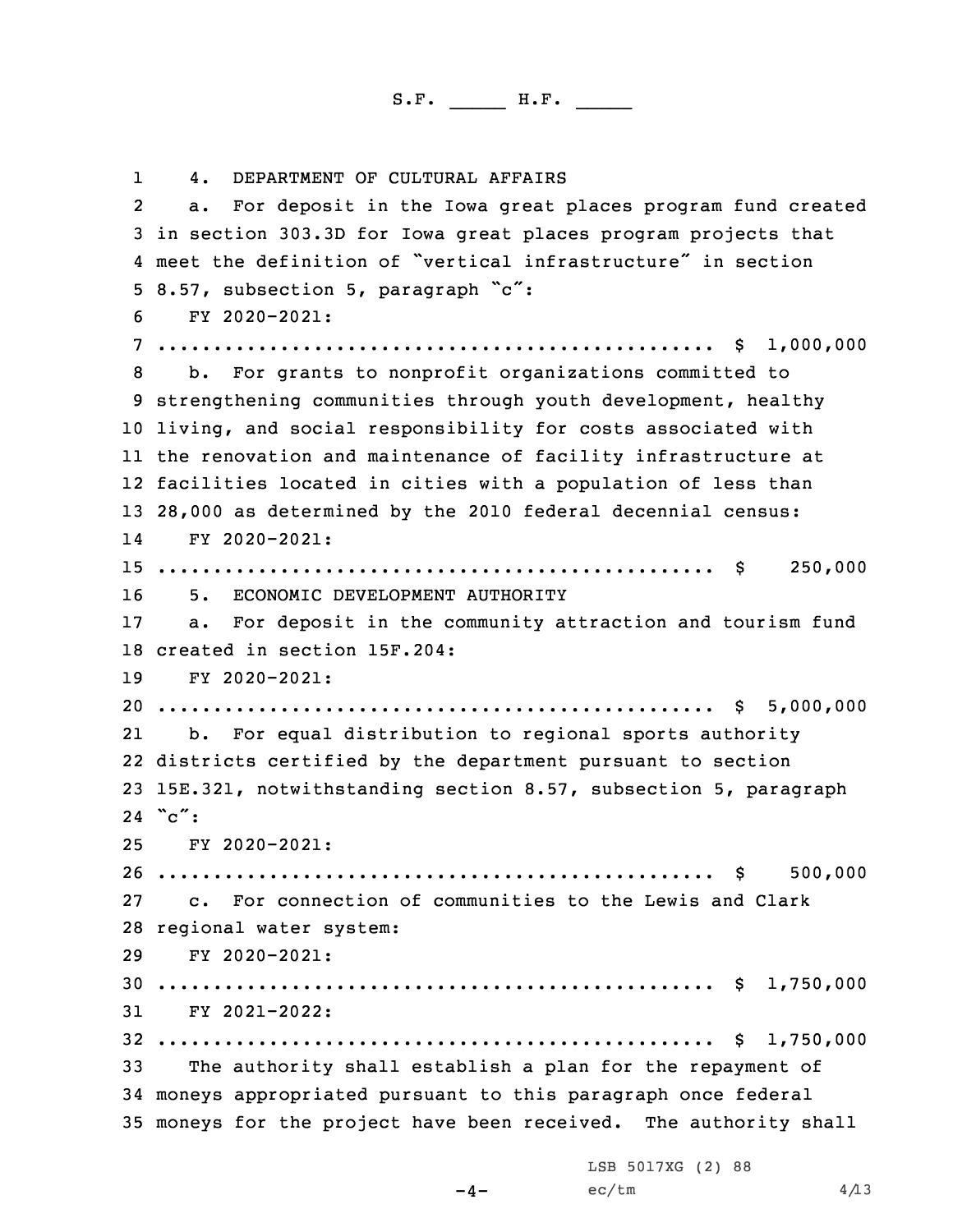submit <sup>a</sup> report to the general assembly by February 1, 2021, on the status of any federal moneys being appropriated for the 3 project. 4 6. DEPARTMENT OF HUMAN SERVICES a. For the installation of an elevator at the Glenwood institution: FY 2020-2021: .................................................. \$ 596,500 b. For <sup>a</sup> grant to <sup>a</sup> nonprofit agency that provides expert care for children with medical complexity to expand its services to those children who reach adulthood in their care by providing infrastructure funding for expanding <sup>a</sup> nursing facility: 14 FY 2020-2021: .................................................. \$ 1,000,000 7. IOWA LAW ENFORCEMENT ACADEMY a. For costs associated with furniture, fixtures, and equipment at the academy, notwithstanding section 8.57, 19 subsection 5, paragraph "c": FY 2020-2021: .................................................. \$ 280,000 22 b. For resurfacing parking lots at the academy: FY 2020-2021: .................................................. \$ 550,000 8. DEPARTMENT OF NATURAL RESOURCES a. For implementation of lake projects that have established watershed improvement initiatives and community support in accordance with the department's annual lake restoration plan and report, notwithstanding section 8.57, subsection 5, paragraph "c": FY 2020-2021: .................................................. \$ 4,800,000 b. For state park infrastructure improvements: FY 2020-2021: .................................................. \$ 1,000,000 -5- LSB 5017XG (2) 88  $ec/tm$  5/13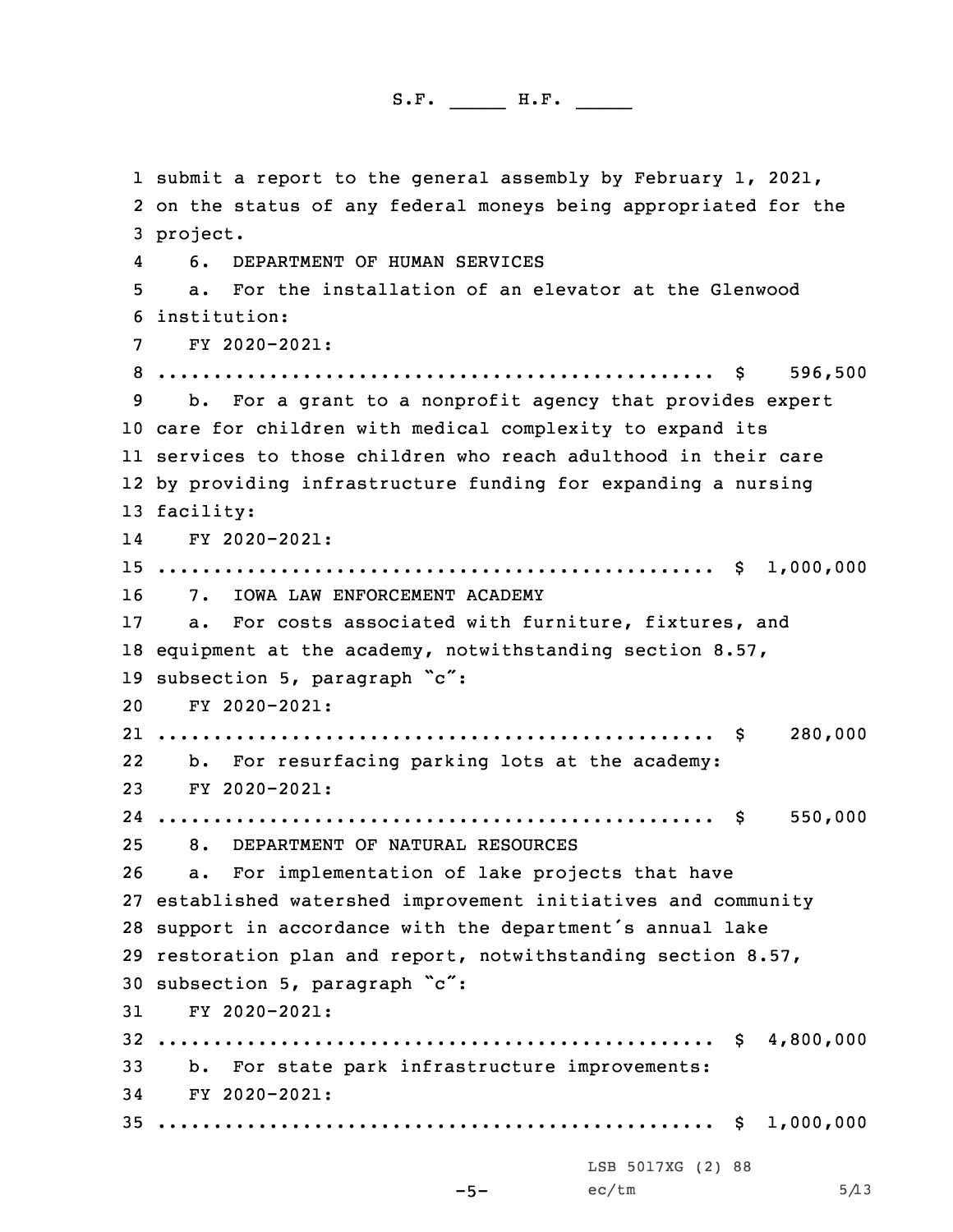1 c. For the derelict building program: 2 FY 2020-2021: .................................................. \$ 400,000 4 9. DEPARTMENT OF PUBLIC DEFENSE a. For major maintenance projects at national guard armories and facilities: FY 2020-2021: .................................................. \$ 1,000,000 b. For improvement projects for Iowa national guard installations and readiness centers to support operations and training requirements: FY 2020-2021: .................................................. \$ 1,000,000 14 c. For construction improvement projects at the Camp Dodge facility: FY 2020-2021: .................................................. \$ 250,000 d. The department of public defense shall report to the general assembly by December 15, 2020, regarding the projects the department has funded or intends to fund from moneys appropriated to the department pursuant to this subsection for the fiscal year beginning July 1, 2020. 10. DEPARTMENT OF PUBLIC SAFETY 24 a. For payments and other costs due under <sup>a</sup> financing agreement entered into by the treasurer of state for building the statewide interoperable communications system pursuant to section 29C.23, subsection 2, notwithstanding section 8.57, subsection 5, paragraph "c": FY 2020-2021: .................................................. \$ 3,960,945 b. For the purchase of ballistic vests, notwithstanding section 8.57, subsection 5, paragraph "c": FY 2020-2021: .................................................. \$ 467,500 c. For the purchase of bomb suits, notwithstanding section

LSB 5017XG (2) 88  $ec/tm$  6/13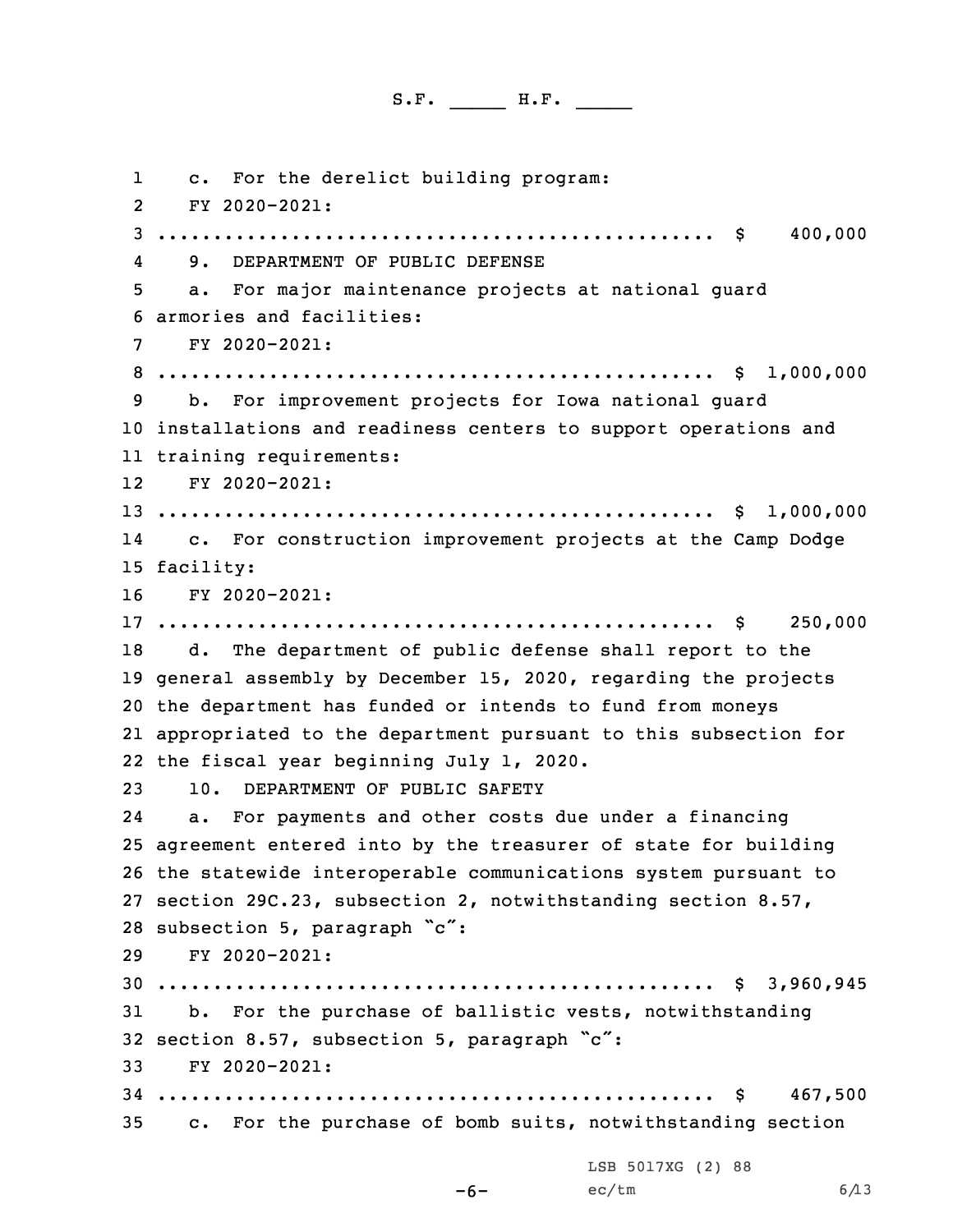1 8.57, subsection 5, paragraph "c": 2 FY 2020-2021: .................................................. \$ 384,000 4 d. For the purchase of two airplanes, notwithstanding section 8.57, subsection 5, paragraph "c": FY 2020-2021: .................................................. \$ 3,426,340 11. BOARD OF REGENTS For allocation by the state board of regents to the state university of Iowa, Iowa state university of science and technology, and the university of northern Iowa to reimburse the institutions for deficiencies in the operating funds resulting from the pledging of tuition, student fees and charges, and institutional income to finance the cost of providing academic and administrative buildings and facilities and utility services at the institutions: FY 2020-2021: .................................................. \$ 28,268,466 12. DEPARTMENT OF TRANSPORTATION a. For deposit in the public transit infrastructure grant fund created in section 324A.6A, for projects that meet the definition of vertical infrastructure in section 8.57, subsection 5, paragraph "c": FY 2020-2021: .................................................. \$ 1,500,000 b. For deposit in the railroad revolving loan and grant fund created in section 327H.20A, notwithstanding section 8.57, subsection 5, paragraph "c": FY 2020-2021: .................................................. \$ 1,000,000 c. For vertical infrastructure improvements at the commercial service airports within the state: FY 2020-2021: .................................................. \$ 1,500,000 d. For vertical infrastructure improvements at general

LSB 5017XG (2) 88

```
-7-
```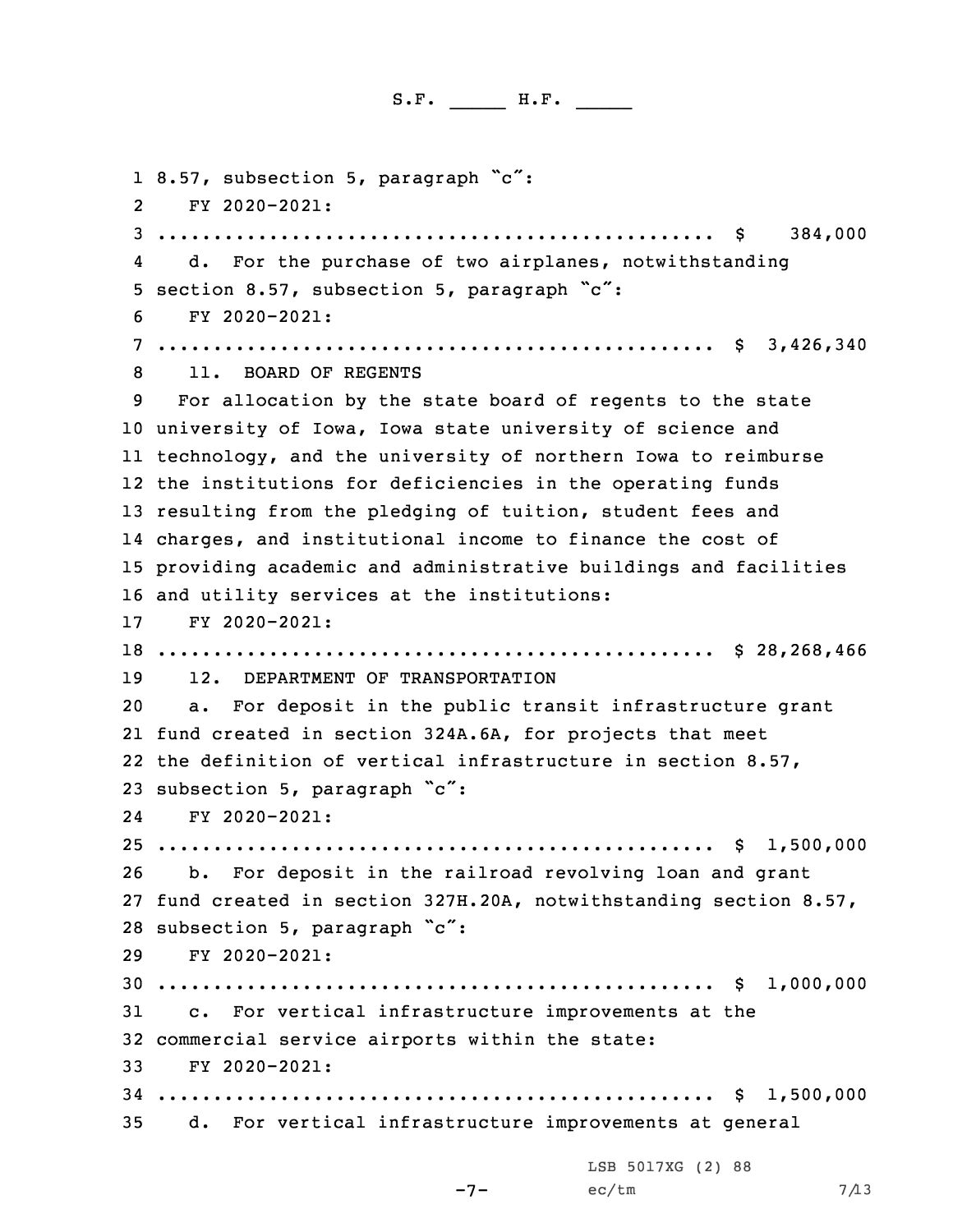aviation airports within the state: 2 FY 2020-2021: .................................................. \$ 1,000,000 4 13. TREASURER OF STATE For distribution in accordance with chapter 174 to qualified fairs that belong to the association of Iowa fairs for county fair vertical infrastructure improvements: FY 2020-2021: .................................................. \$ 1,060,000 14. DEPARTMENT OF VETERANS AFFAIRS 11 For resurfacing the roadway at the Iowa veteran's cemetery: FY 2020-2021: .................................................. \$ 50,000 14 15. JUDICIAL BRANCH a. For major maintenance to the Iowa judicial building: FY 2020-2021: .................................................. \$ 400,000 b. For furniture and equipment for justice centers located in counties with <sup>a</sup> population of less than 400,000 as determined by the 2010 federal decennial census, notwithstanding section 8.57, subsection 5, paragraph "c": 22 FY 2020-2021: .................................................. \$ 211,455 24 Sec. 2. REVERSION. For purposes of section 8.33, unless specifically provided otherwise, unencumbered or unobligated moneys from an appropriation made in this division of this Act shall not revert but shall remain available for expenditure for the purposes designated until the close of the fiscal year that ends three years after the end of the fiscal year for which the appropriation is made. However, if the project or projects for which such appropriation was made are completed in an earlier fiscal year, unencumbered or unobligated moneys shall revert at the close of that same fiscal year. DIVISION II TECHNOLOGY REINVESTMENT FUND

LSB 5017XG (2) 88

-8-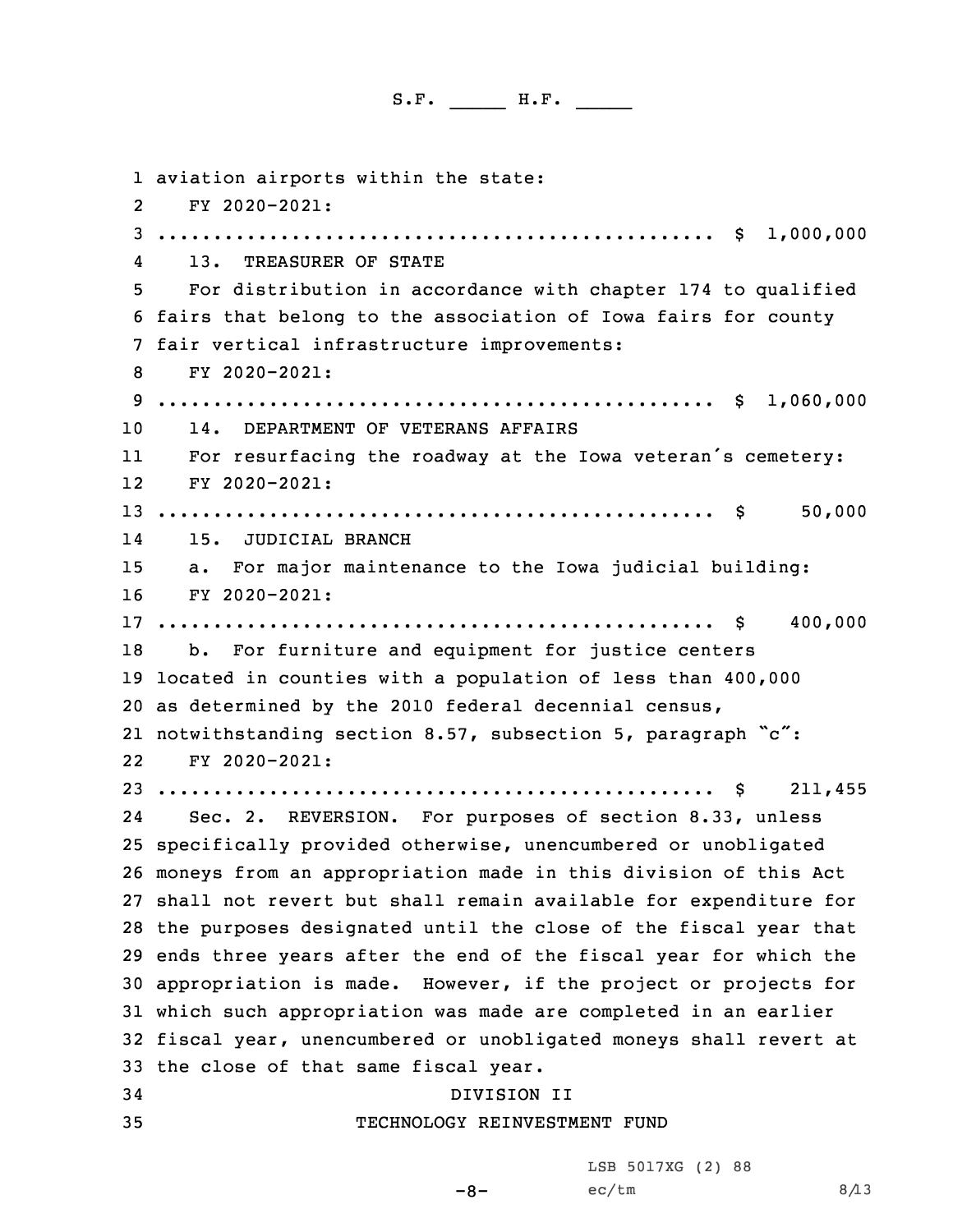1 Sec. 3. TECHNOLOGY REINVESTMENT FUND. There is appropriated from the technology reinvestment fund created in section 8.57C to the following departments and agencies for the following fiscal years, the following amounts, or so much thereof as is necessary, to be used for the purposes designated: 1. IOWA ETHICS AND CAMPAIGN DISCLOSURE BOARD For upgrading the web reporting system: FY 2020-2021: .................................................. \$ 500,000 11 FY 2021-2022: .................................................. \$ 500,000 2. OFFICE OF THE CHIEF INFORMATION OFFICER 14 a. For data center replacement: FY 2020-2021: .................................................. \$ 400,000 b. For implementation of <sup>a</sup> new state central personnel, accounting, and budget system: FY 2020-2021: .................................................. \$ 20,889,000 21 3. DEPARTMENT OF CORRECTIONS For institutions building automation systems: FY 2020-2021: .................................................. \$ 500,000 4. DEPARTMENT OF EDUCATION To the public broadcasting division for the replacement of equipment: FY 2020-2021: .................................................. \$ 1,000,000 5. DEPARTMENT OF HOMELAND SECURITY AND EMERGENCY MANAGEMENT For the implementation of <sup>a</sup> statewide mass notification and emergency messaging system: FY 2020-2021: .................................................. \$ 400,000 6. DEPARTMENT OF HUMAN RIGHTS

LSB 5017XG (2) 88

$$
-9-
$$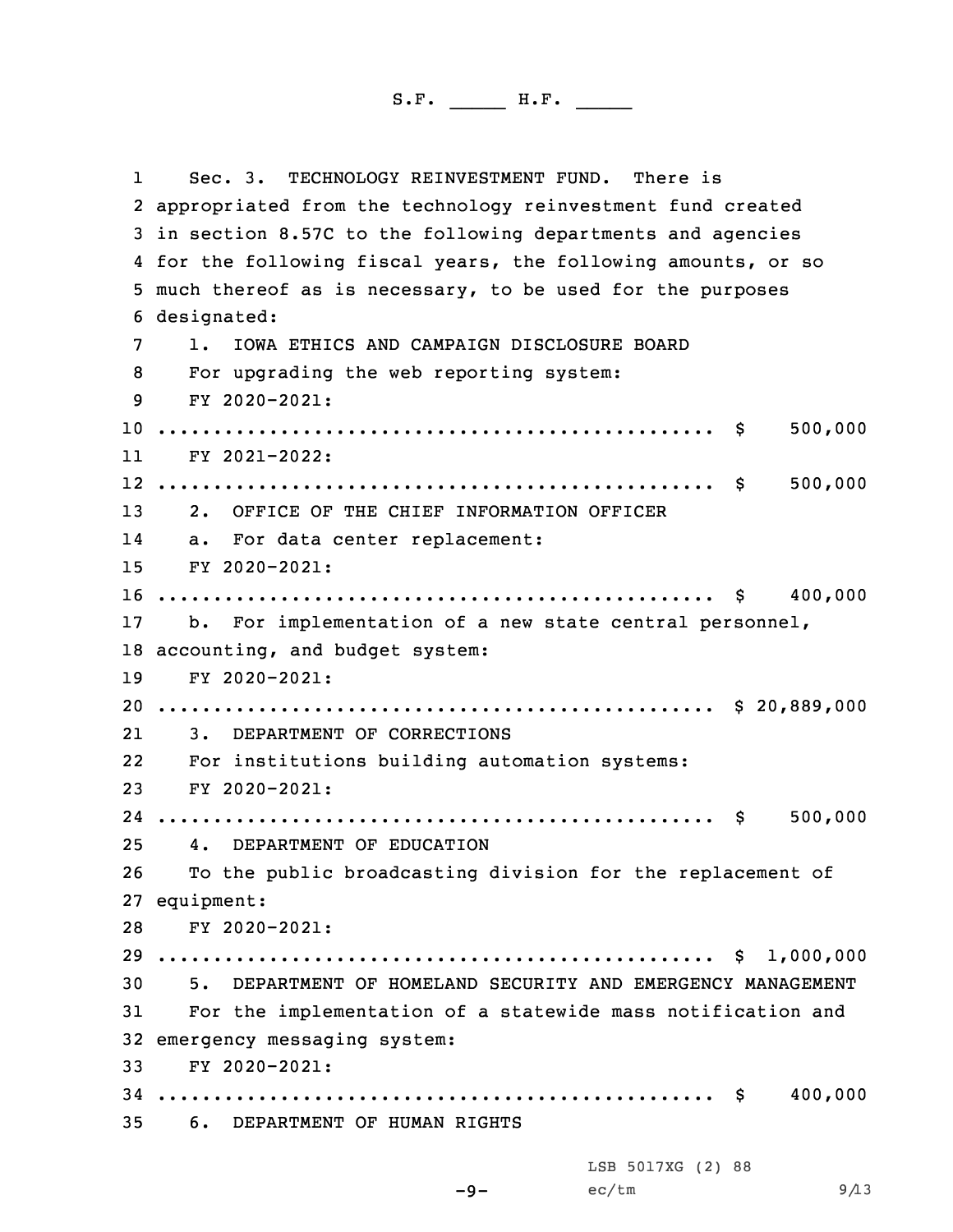1 a. For the cost of equipment and computer software for the continued development and implementation of Iowa's criminal justice information system: 4 FY 2020-2021: .................................................. \$ 1,400,000 b. For the costs associated with the justice enterprise data warehouse: FY 2020-2021: .................................................. \$ 157,980 7. DEPARTMENT OF INSPECTIONS AND APPEALS 11 For the rebuild of the health facilities database: FY 2020-2021: .................................................. \$ 850,000 14 8. IOWA LAW ENFORCEMENT ACADEMY For information technology for classrooms and conference rooms at the academy building: FY 2020-2021: .................................................. \$ 400,000 9. DEPARTMENT OF MANAGEMENT a. For the continued development and implementation of <sup>a</sup> searchable database that can be placed on the internet for budget and financial information: FY 2020-2021: .................................................. \$ 45,000 b. For the continued development and implementation of the comprehensive electronic grant management system: FY 2020-2021: .................................................. \$ 70,000 c. For the upgrade of the local government budget and property tax system: FY 2020-2021: .................................................. \$ 624,000 10. DEPARTMENT OF PUBLIC HEALTH For replacement of computer infrastructure and software at the state medical examiner's office:

LSB 5017XG (2) 88

 $ec/tm$  10/13

```
-10-
```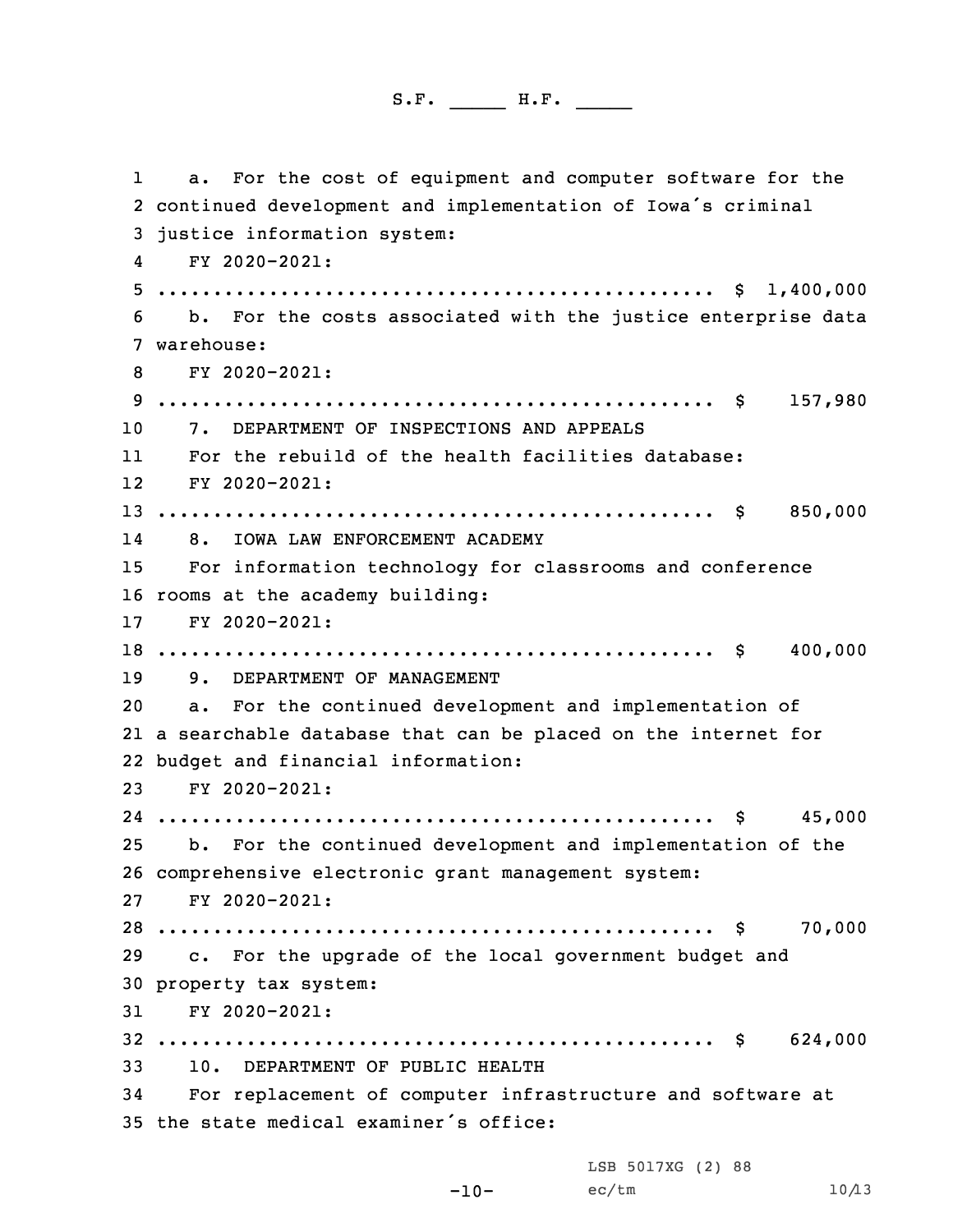1 FY 2020-2021: .................................................. \$ 395,000 11. DEPARTMENT OF PUBLIC SAFETY 4 For replacement of the computerized criminal history record 5 system: FY 2020-2021: .................................................. \$ 800,000 12. DEPARTMENT OF REVENUE For tax system modernization: FY 2020-2021: .................................................. \$ 3,000,000 12 13. DEPARTMENT OF VETERANS AFFAIRS For security cameras at the Iowa veteran's cemetery: 14 FY 2020-2021: .................................................. \$ 21,000 14. JUDICIAL BRANCH For voice-over internet protocol phone upgrades at county courthouses: FY 2020-2021: .................................................. \$ 163,000 21 Sec. 4. REVERSION. For purposes of section 8.33, unless specifically provided otherwise, unencumbered or unobligated moneys from an appropriation made in this division of this Act shall not revert but shall remain available for expenditure for the purposes designated until the close of the fiscal year that ends three years after the end of the fiscal year for which the appropriation is made. However, if the project or projects for which such appropriation was made are completed in an earlier fiscal year, unencumbered or unobligated moneys shall revert at the close of that same fiscal year. DIVISION III MISCELLANEOUS PROVISIONS Sec. 5. Section 8.57A, subsection 4, paragraph a, Code 2020, is amended by striking the paragraph. Sec. 6. Section 8.57A, subsection 4, Code 2020, is amended

LSB 5017XG (2) 88

```
-11-
```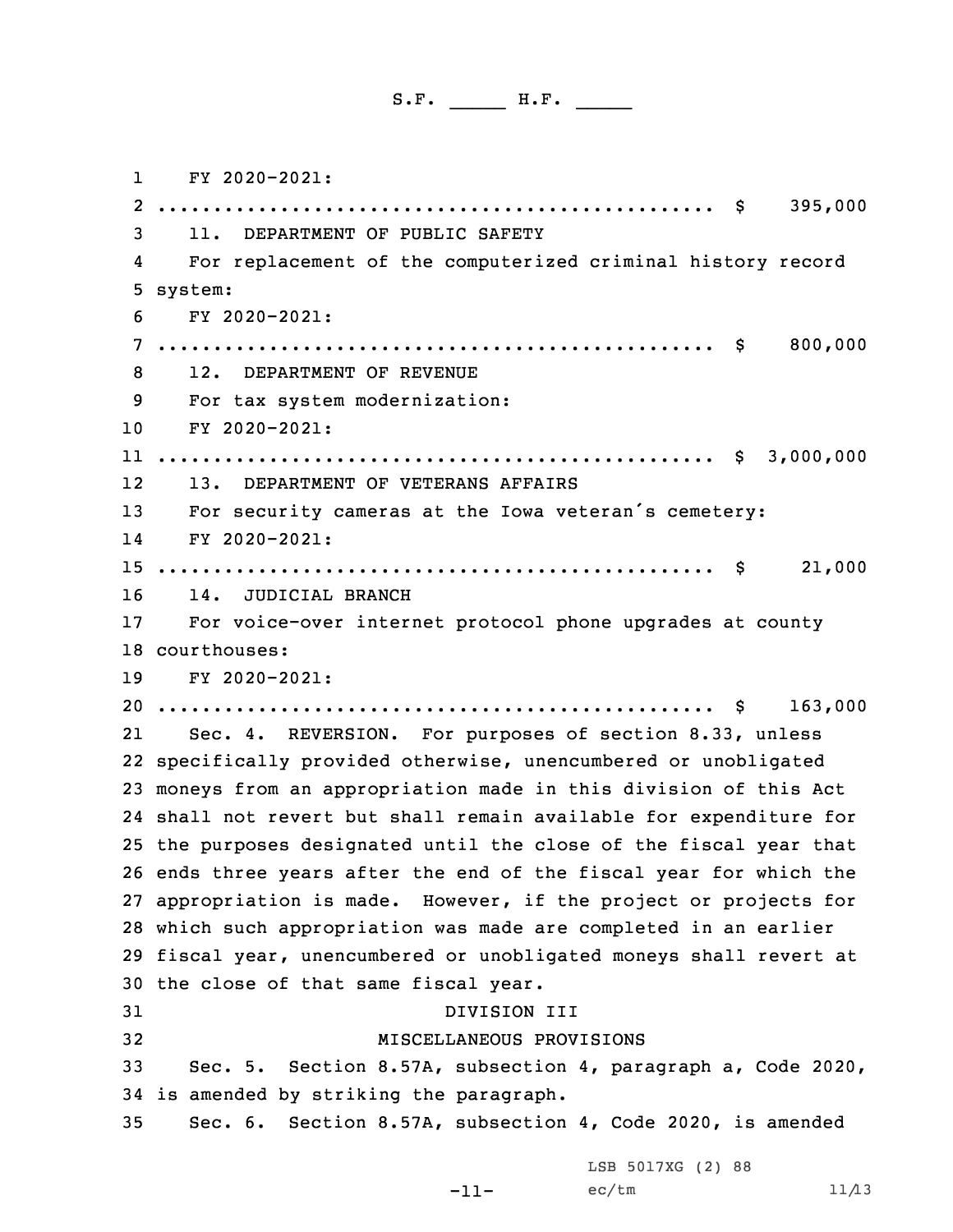1 by adding the following new paragraphs:

2 NEW PARAGRAPH. *d.* There is appropriated from the rebuild Iowa infrastructure fund every fiscal year commencing with the fiscal year beginning July 1, 2013, and ending with the fiscal year beginning July 1, 2019, the sum of forty-two million dollars to the environment first fund, notwithstanding section 8.57, subsection 5, paragraph *"c"*.

 NEW PARAGRAPH. *e.* There is appropriated from the rebuild Iowa infrastructure fund for the fiscal year beginning July 1, 2020, and ending June 30, 2021, the sum of twenty-two million three hundred twenty thousand dollars to the environment first fund, notwithstanding section 8.57, subsection 5, paragraph 13 *"c"*.

14 Sec. 7. Section 8.57C, subsection 3, paragraph a, 15 subparagraph (2), Code 2020, is amended to read as follows: 16 (2) The fiscal year beginning July 1, 2020 2021, and for 17 each subsequent fiscal year thereafter.

18 Sec. 8. Section 8.57C, subsection 3, Code 2020, is amended 19 by adding the following new paragraph:

 NEW PARAGRAPH. *i.* There is appropriated from the rebuild Iowa infrastructure fund for the fiscal year beginning July 1, 2020, and ending June 30, 2021, the sum of thirty-five million dollars to the technology reinvestment fund, notwithstanding section 8.57, subsection 5, paragraph *"c"*.

25 EXPLANATION

26 **The inclusion of this explanation does not constitute agreement with** <sup>27</sup> **the explanation's substance by the members of the general assembly.**

 This bill relates to and makes appropriations to state departments and agencies from the rebuild Iowa infrastructure fund and the technology reinvestment fund, and provides for related matters. The bill is organized by divisions. DIVISION I —— REBUILD IOWA INFRASTRUCTURE FUND. This division appropriates project funding for FY 2020-2021 from the rebuild Iowa infrastructure fund for projects for the departments of administrative services, agriculture and

 $-12-$ 

LSB 5017XG (2) 88  $ec/tm$  12/13